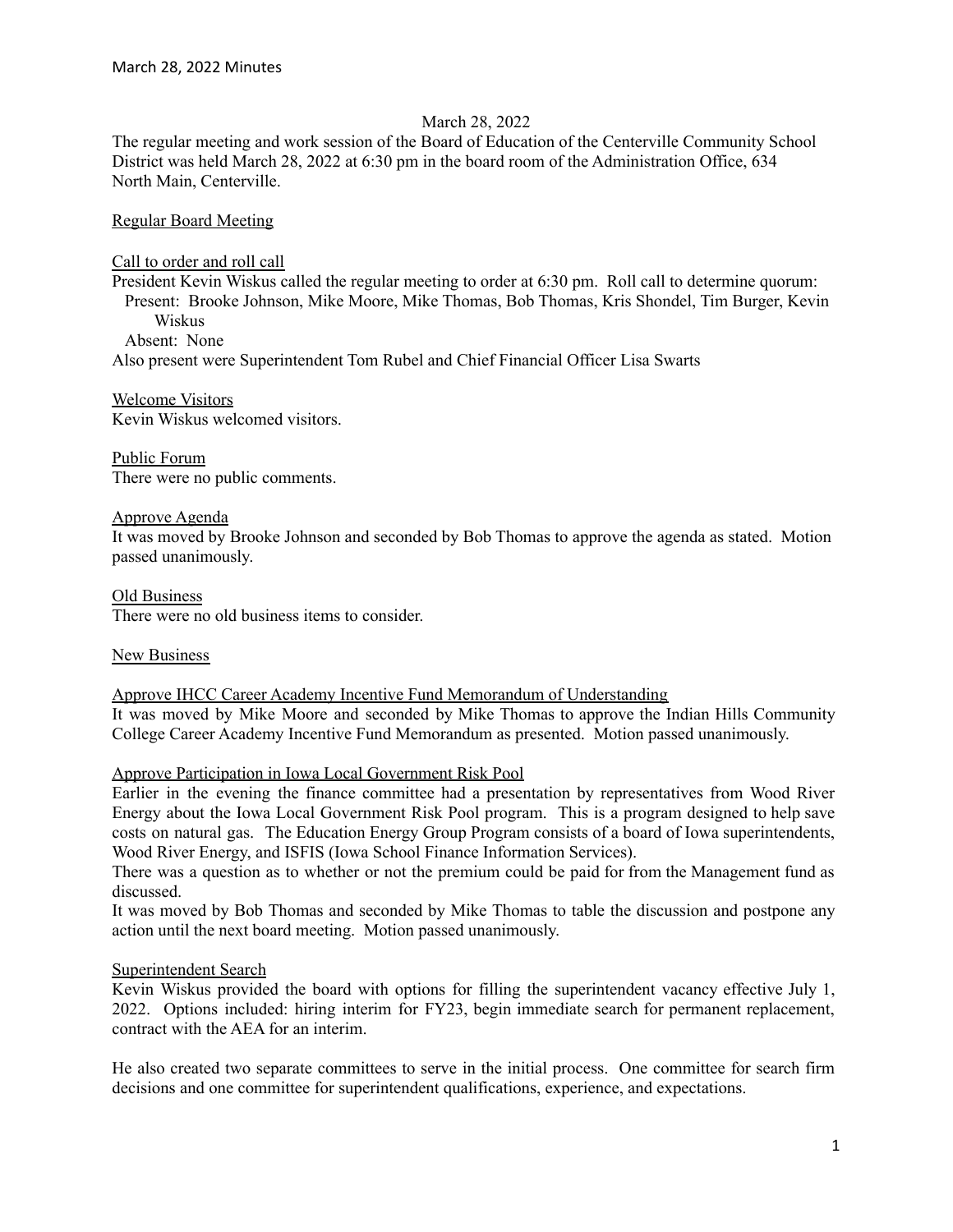The Board will act on committee recommendations at the April 11<sup>th</sup> board meeting.

## Approve Personnel Business Procedures

#### Resignations

Nic Belloma – Resigning from Head Girls' Basketball Coach effective immediately.

### Transfers

Todd Donels, BA Step 13, Howar Middle School, 8<sup>th</sup> Grade Science, effective 2022-23 school year, replacing Madison Moorman

## Employment/Contracts

Matt Harryman – Sub Bus Driver, Level III, Step 1, \$14.96/hour, as needed, effective March 16, 2022 Tye Oden – BA+24 Step 8, Secondary Strat II Special Education, Howar Middle School, effective 2022-23 school year, Salary TBD per negotiations, replacing Todd Donels

It was moved by Mike Moore and seconded by Bob Thomas to act on Nic Belloma's resignation separately from the other personnel items. Motion passed unanimously.

It was moved by Brooke Johnson and seconded by Bob Thomas to approve all personnel items excluding Nic Belloma's resignation as presented. Motion passed unanimously.

It was moved by Mike Moore and seconded by Mike Thomas to accept the resignation from Nic Belloma pending finding a suitable replacement. Motion passed unanimously with Kris Shondel abstaining.

## Adjourn

It was moved by Mike Moore and seconded by Brooke Johnson to adjourn the regular meeting and move into the work session at 7:03 pm. Motion passed unanimously.

### Work Session

### Call to order and roll call

President Kevin Wiskus called the work session to order at 7:04 pm. Roll call to determine quorum: Present: Brooke Johnson, Mike Moore, Mike Thomas, Bob Thomas, Kris Shondel, Tim Burger, Kevin Wiskus Absent: None

Also present were Superintendent Tom Rubel and Chief Financial Officer Lisa Swarts

Welcome Visitors Kevin Wiskus welcomed visitors.

Public Forum There were no public comments.

### Approve Agenda

It was moved by Bob Thomas and seconded by Kris Shondel to approve the agenda as stated. Motion passed unanimously.

# Work Session

Presentation from FRK Architects & Others on Alternative Energy